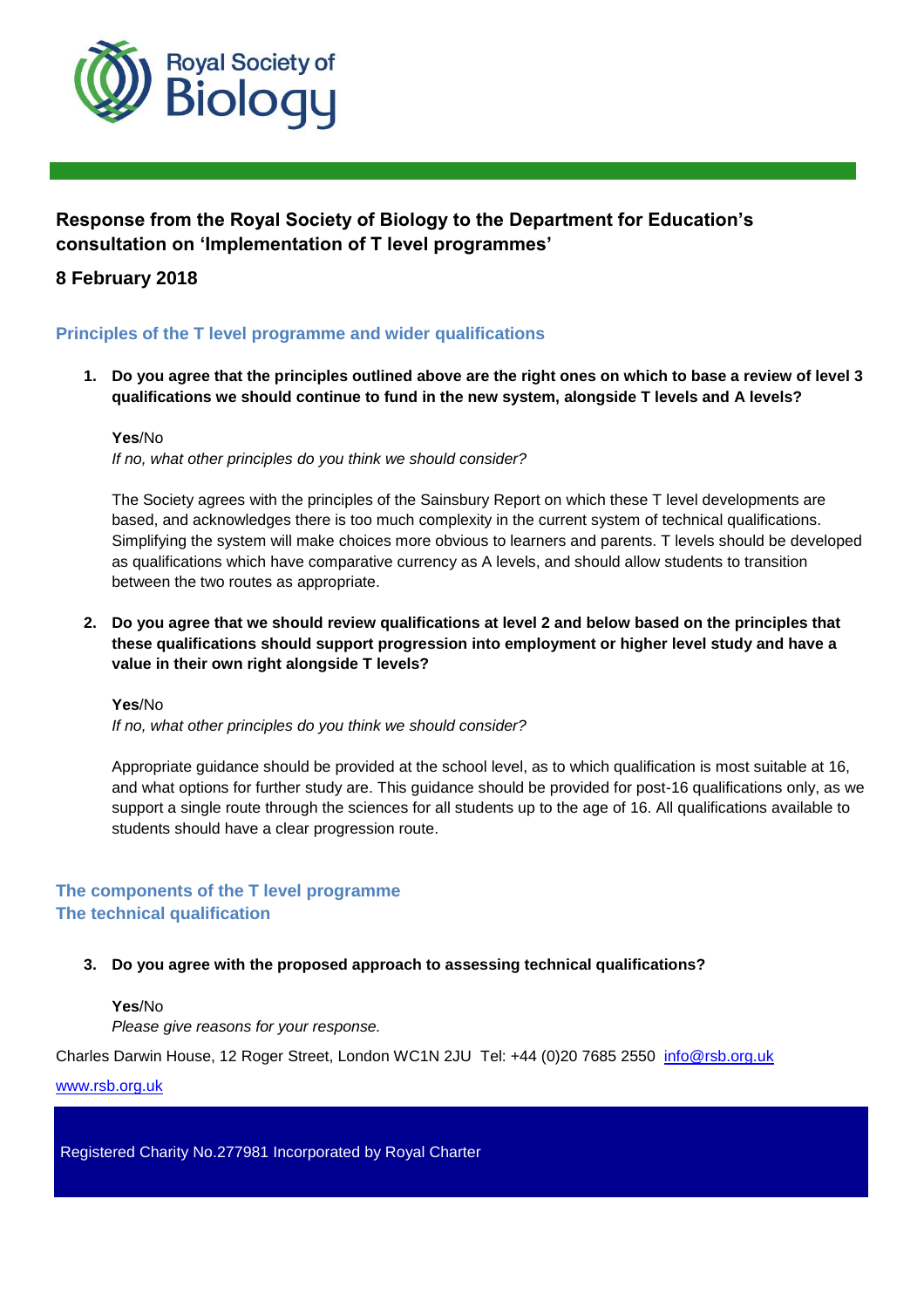

The assessment approach must include examined and practical components and should be developed with input from experts within relevant fields. The Society is pleased that each T level panel has an associated education advisor who has expertise in curriculum development and assessment. This is very important as employers are not assessment experts and shouldn't be expected to develop assessment plans.

#### **4. Do you agree with the approach to grading technical qualification components?**

#### **Yes**/No

*Please give reasons for your response.*

The proposal is consistent with the current A level grades  $A^*$  - E, however should A levels move in line with new GCSE 9 to 1 grading then T-levels must also be presented in this grading system. The DfE should also consider whether it is necessary to have such a variety of grading within the T level itself,  $A^*$  - E, pass/merit/distinction, GCSE English grade 9 - 1 and complete/incomplete, which may generate confusion for employers.

## **5. Do you agree with the approach to maintaining comparable standards of performance for technical qualifications?**

#### **Yes**/No

*Please give reasons for your response.*

Maintaining comparable standards of performance should be the role of the Institute for Apprenticeships and Technical Education. Trailblazer standards should be brought in line with new T levels to ensure consistency. More detail is required on the role of employers in standardising occupational specialisms. Where a skill is not normally assessed by employers, guidance or a framework produced by assessment experts will be required.

## **6. Do you agree that prior attainment of the core could count if students switch to another T level within the same route?**

#### **Yes**/No

*Please give reasons for your response.*

Within a route students should be able to switch to another T level as they will have completed the same core content, this will support progression for students and allow them to keep their options open. The core content between routes will be significantly different, and in that instance it would be reasonable to expect the student to start at the beginning of the new route.

## **Work placements**

## **7. Do you agree with the proposed approach integrating the work placement within the T level programme?**

#### **Yes**/No

*If no, what would be a preferable approach?* 

The RSB agrees that all work placements should be meaningful and ensure that students develop technical abilities and master essential skills required to work in their chosen field. Some degree of flexibility will be required to suit the needs of the industry as well as provider. For example, employers have raised concerns that 45 – 60 days over 2 years may not be sufficient for some routes. T level panels should set parameters to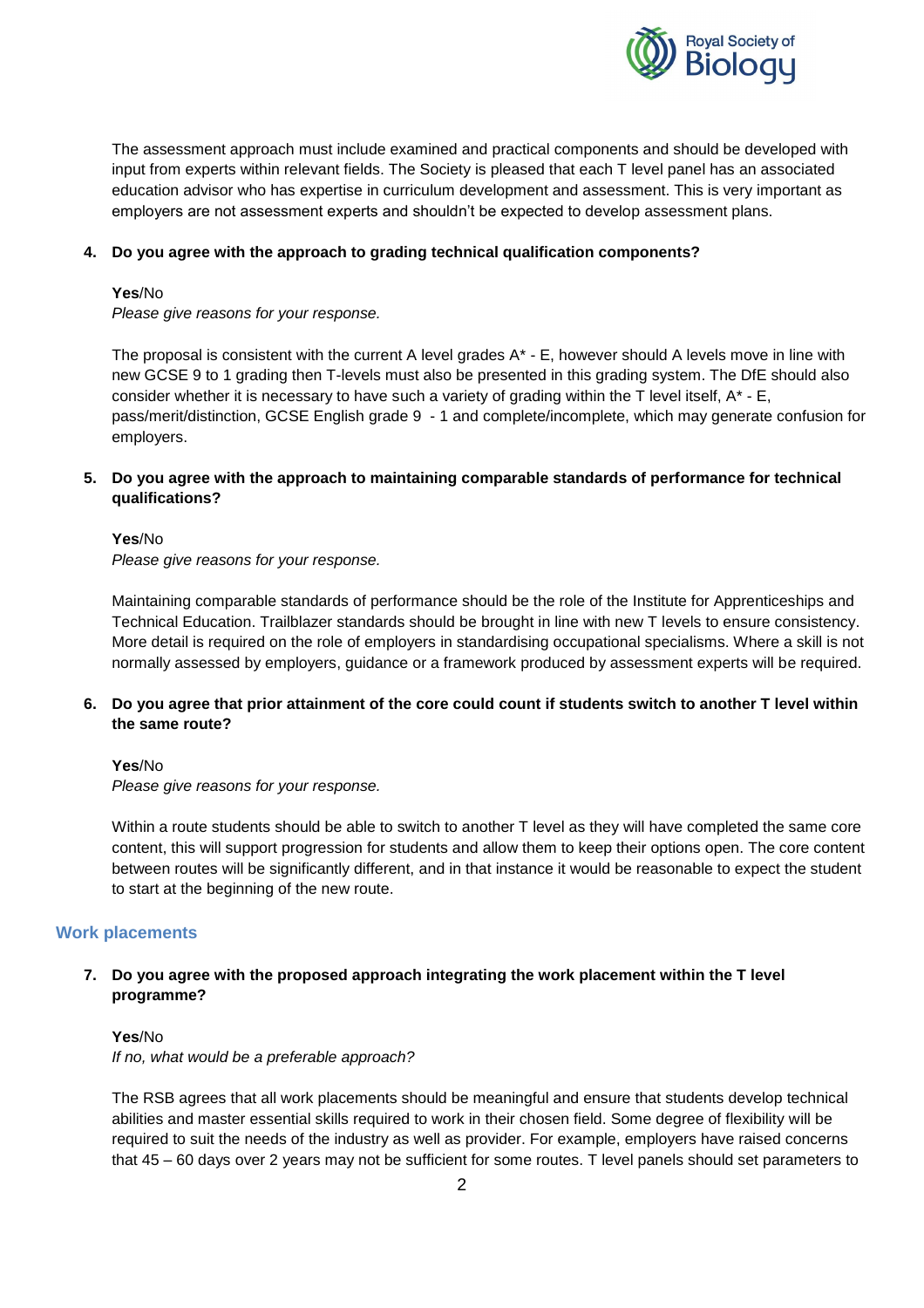

allow for flexibility, and should include guidance on how work placements should be timetabled as part of the individual T level i.e. whether it is more appropriate to build the skills 2 days per week or blocks of 4 – 5 days.

## **8. Do you agree with the proposed method of appraising the student's performance on their work placement, including the Employer Reference?**

#### **Yes**/No

*If no, what would be a preferable approach?* 

Where possible, T level learning objectives should be linked to profession registration competencies, to enable students to work towards professional registration. It is reasonable to suggest that employers will be required to provide an appraisal of the student's performance on the placement. However, it is unclear if students will be assessed against the employer's standard appraisal process for their individual learning objectives. For some employers, this may not be easy to adopt, and an assessment or appraisal framework may be required to aid employers and ensure consistency in student assessment.

- **9. Do you agree with the proposed approach to quality assurance set out above?**
- **10. What additional support or further modifications should be available to those with greater needs or special circumstances (such as caring responsibilities) during a work placement?**
- **11. How can we support students to access work placements relevant to their course in areas where there are no employers to offer work placements nearby?**

The Institute for Apprenticeships and Technical Education could support students by establishing a central online register of employers and available work placements would allow students to identify organisations that could assist in their region, if not locally.

## **12. Do you agree with our suggested approach to providing students with financial support whilst on a work placement?**

#### **Yes**/No

Students who are unable to find a placement in their local area should be supported financially by their employer or provider to cover additional travel expenses. Competition for placements may be increased where some employers in a given route pay students while other employers pay only expenses. More guidance on appropriate remuneration for students is required.

To ensure parity of esteem between A levels and T levels, students should not be limited by the cost associated with different courses when choosing which T level pathway to follow or whether they should follow an academic or technical route. The government should take steps to ensure that travel and subsidence costs do not act as barriers to students choosing T levels, and do not solely determine the course the student chooses.

## **13. What are the common barriers/challenges for employers to host work placements and how can we support employers to offer work placements?**

While some industries regularly host short week long work placements and longer summer placements for undergraduates, others will be more familiar with a more traditional apprenticeship approach. There may be competition for work placements from students studying similar technical qualifications, for example those undertaking apprenticeships. Competition for placements should be considered and managed. Although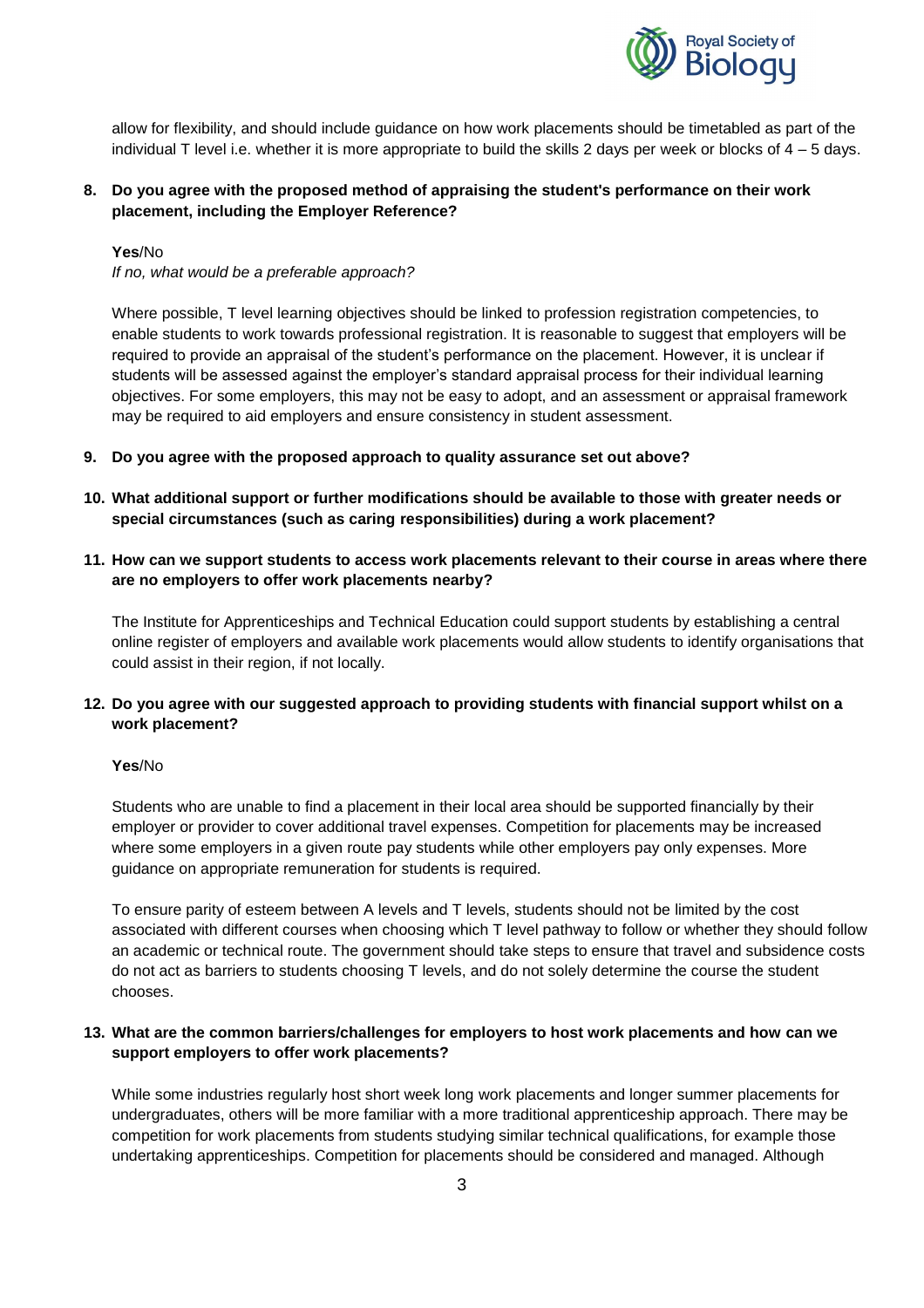

students will be working at a different level employers that already take on undergraduates as summer placements may not have capacity for additional places.

Work placements may be limited within bioscience organisations that lack the capacity to facilitate suitable work placements. Organisations that lack the resources to effectively supervise students or provide training with appropriate equipment may only be able to take on small numbers of students at a time, or require longer induction into work placements to ensure students are appropriately health and safety trained and have completed a disclosure and barring service check before beginning their placement.

Employers often feel they are getting little out of work placements, as they are rarely compensated and feel pressure from shareholders and management to meet deadlines and achieve results. Inexperienced students can be seen as a hindrance to this - buy in from a levels of staff will be required to make T level placements a success, and it is likely staff involved in supervising students will require additional training.

There will be additional costs to employers taking on new work placements and in training staff, however financial incentives are unlikely to be large enough to encourage others to take on students.

#### **14. How do these challenges vary across industries and location types?**

For bioscience industries, and STEM more generally, the presence of under 18s in laboratories may cause issues. Health and safety training will be required and in some cases employers may be required to inform their insurance provider. There will be industry mandated limits on activities under 18s are allowed to complete, and as a result it may be that students can only observe some activities.

The resources and availability of equipment vary between colleges. On a regional level, this disparity between colleges may lead to some colleges becoming specialists in certain discipline areas. This has the potential to limit accessibility of courses for students within particular geographical areas. The Institute for Apprenticeships and Technical Education should review geographical coverage and ensure all students have the opportunity to access all T level routes. In some cases this may require financial support for students to travel, or additional funding for colleges to maintain and update equipment and facilities.

## **15. How can the range of employers, including SMEs, be better supported to offer work placements for students with additional needs?**

Training to increase understanding of issues and appropriate adjustments for students with additional needs may be required, as these will not always be the same as adjustments made for adult workers with disability or other needs.

## **16. Would employers value a recognition in delivering work placements, for example through a form of 'kitemarking'?**

There is a risk that new 'kitemarking' schemes may not be recognised or understood by employers. A common kitmarking standard that is self-regulating and builds of existing processes is likely to be more effective.

## **Maths, English and digital qualifications**

**17. Should students be able to opt to take a higher level maths qualification e.g. core maths, A levels maths or work towards higher grades in GCSE even if T level panels do not require it? What are the issues for providers in delivering this?**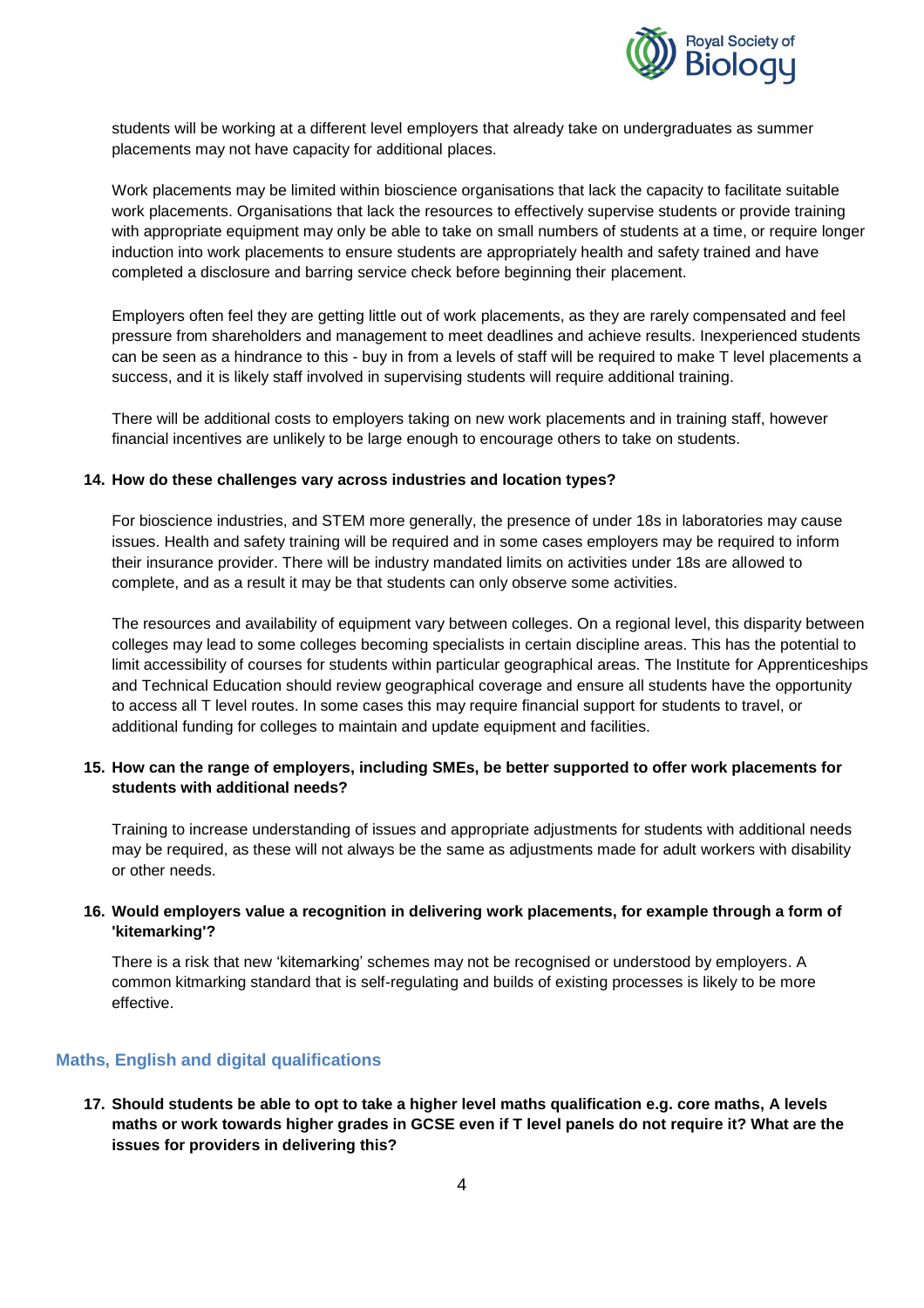

**18. Which of these options for funding Maths and English within the T level programme do you think would be the most appropriate?** 

## **Additional requirements/qualifications**

**19. Where there are additional occupation- specific requirements that can be delivered or assessed off the job, do you agree that these should be incorporated into T levels?** 

**Yes**/No *If not, why not?*

The qualification should ensure students are ready for whatever occupation they are entering so ensuring the specific requirements are met is important. However it is expected that students be competent but not necessarily work ready in all areas. In the absence of licenses to practice, employers should encourage students to work towards professionally registered with the relevant professional body in their chosen profession. To ensure that they continue to demonstrate their professional competence throughout their career, through engaging with continued professional development (CPD). There will be some basic data handling, laboratory skills and health and safety precautions common across all T levels within a route, T level panels should consider whether these should form part of the core or additional requirements.

#### **Certification**

#### **20. Do you agree with the information we propose to include in the certificate?**

**Yes**/No *Please explain your answer*

A single, nationally recognised certificate for T levels would simplify the current system and enable better comparison across qualifications. T level certification should be recognised internationally as high quality qualifications, as A levels are currently. However, greater clarity is needed around inclusion of the learning objectives on T level certificates. If the learning objectives are to be the same within each provider, they must be agreed at a panel level.

#### **21. Do you agree that partial attainment should be reflected in the proposed transcript?**

#### **Yes**/No

*Please give reasons for your response.*

There must be the opportunity to progress to other routes, including to bioscience careers, further education, higher education, A levels or returning to their T level. Partial attainment will support students who have not completed the qualification to switch between qualifications. More detail should be provided for occupational specialisms and work placements, including which learning objectives have been met and the number of hours of work placement completed.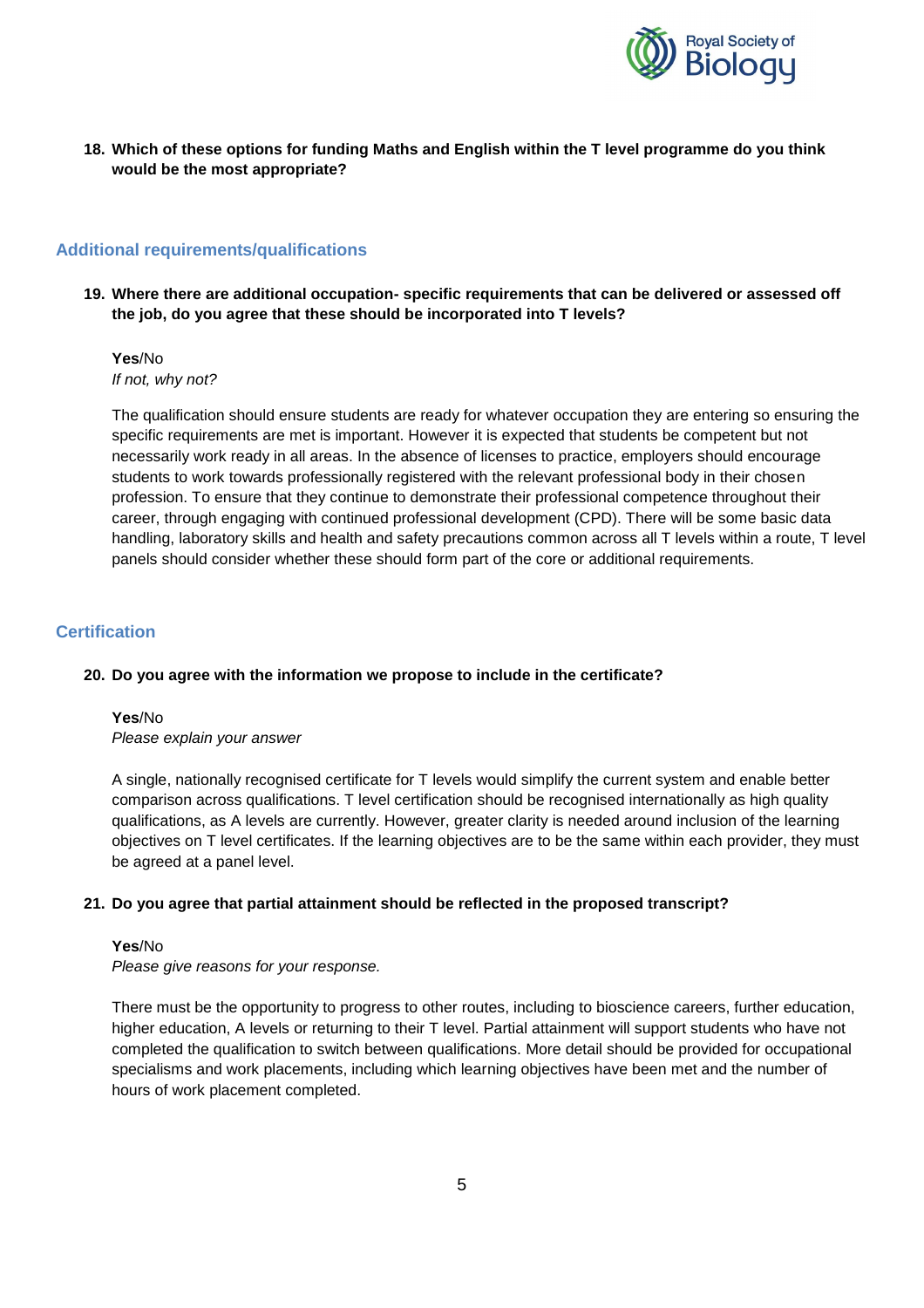

## **Flexibility and progression in technical education**

#### **22. How can T levels be designed in a way that enables students to progress onto apprenticeships?**

As described in the consultation document, aligning the content and requiring part completion for gaps seems like a reasonable approach. However, this may be difficult to implement formally without discrimination. This could be alleviated by ensuring all T level training provides the appropriate footing for apprenticeship training, as well as other types of training.

## **23. How can T levels be built to provide a solid grounding for, and access to higher levels of technical education?**

More dialogue is needed with higher education providers, to ensure appropriate underpinning for further study is included. Employer representatives on T level panels should not be expected to anticipate the needs of further and higher education. A focus on maths and communication skills is appropriate for T levels, but core subject knowledge must be stressed for progression to further study, and students must be prepared for critical thinking as well as practical skills to aid this. For example, students could be asked to generate, analyse and critique data.

#### **24. What good practice already exists in enabling learners with technical (rather than academic) backgrounds gain access to, and succeed on, degree courses?**

There must be parity between academic and technical routes to allow progression to degree courses. To succeed on degree courses, learners with a technical background would benefit from a foundation year to fill any gaps in biology subject knowledge and the relevant practical skills associated. Admissions tutors will assess this on a case by case entry. Some opportunities for students to sit unseen examinations as part of the T level would be beneficial, as higher education providers often find students perform poorly, and sometimes do not recover, if they have not sat exams for a number of years.

## **Meeting the needs of all learners**

## **25. What support should we consider as part of a transition offer to ensure that students can progress to level 3 study and particularly T levels?**

A transition year is important to help avoid limiting student choice/options at an early age. After development of T level routes, transition qualifications will need to be developed. This provision should draw on lessons learned from current foundation programmes that allow students with a variety of qualifications to enter undergraduate degrees.

#### **26. How should we adapt T levels for adults so that they meet the needs of adult learners?**

The needs of career changers will need to be considered. Such individuals are unlikely to be able to undertake an unpaid work placement. Adult learners completing a T level could be expected to focus more heavily on working towards registered status. Further education colleges should be consulted, as they are expert in adult learning.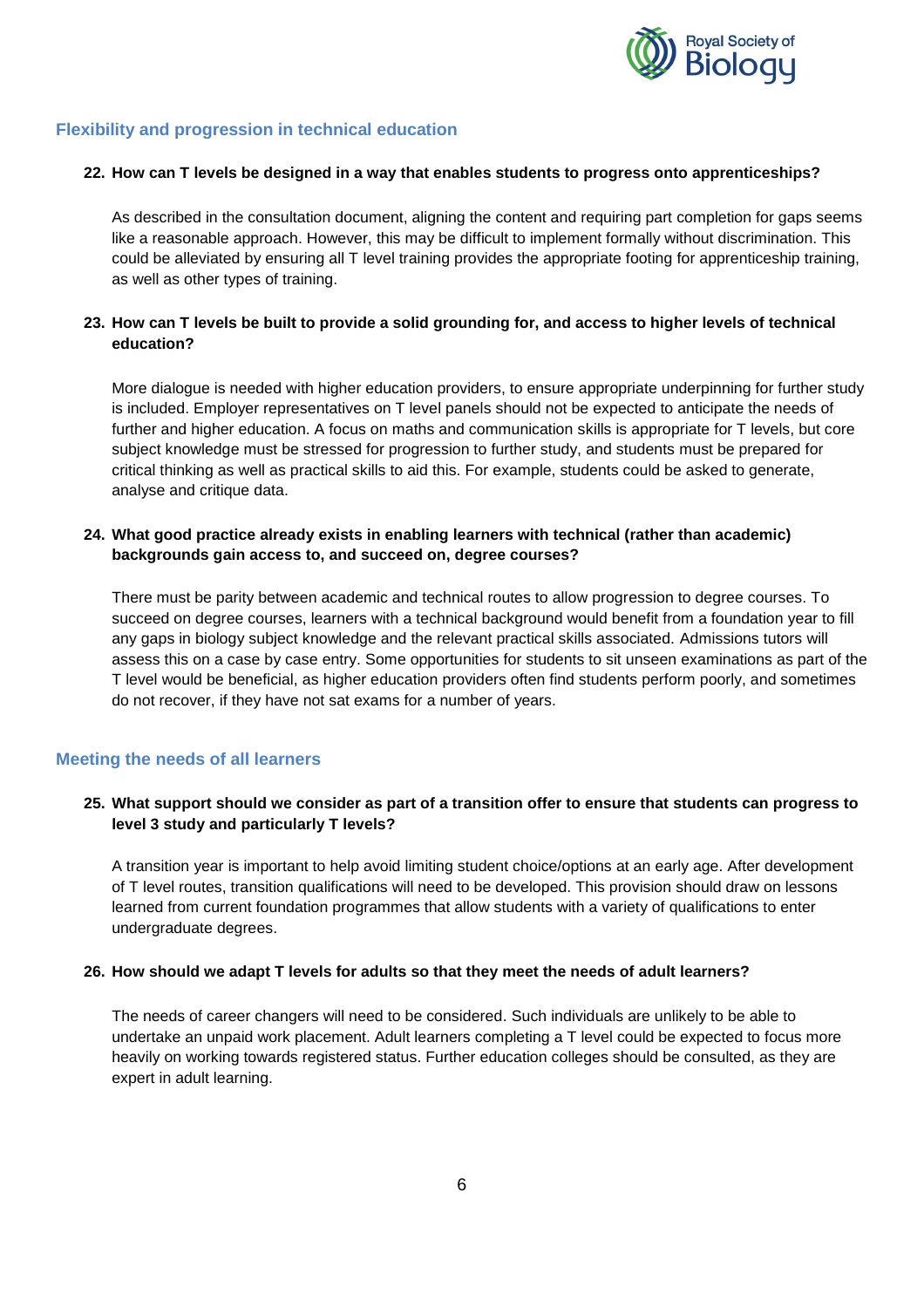

## **Delivery of T levels**

**27. What do you think the biggest challenge will be for providers in delivering new T levels and what additional support do you think providers will need? Specifically, ensuring: the right facilities are available**

**the right equipment is available**

**appropriately trained staff are recruited, and in the numbers required existing staff get high quality training and development** 

For providers delivering the new T levels, we envision the following challenges will arise:

- Existing staff within the provider will likely be required to undertake Continuing Professional Development (CPD) to ensure individuals are appropriately trained to facilitate T level teaching and placements.
- Further Education colleges may need additional financial support and teaching staff to work in partnership to deliver qualifications.
- Providers offering laboratory-based T level courses will require facilities to teach these laboratory skills, which can incur high costs.
- Timelines will need to be designed to align work placements and classroom based courses.
- **28. What information do you think will need to be provided to be able to market T levels effectively to students and parents and how far in advance of first teaching will it be needed?**
- **29. How much engagement do providers currently have with industry professionals in shaping the curriculum, teaching and training other members of staff?**
- **30. What challenges will providers face if they want to bring in more industry expertise?**
- **31. Should we seek to further influence which T levels are offered by providers, according to local and national skills needs?**
- **32. How do providers currently take account of local and national skills needs when planning their provision and how do they work with the existing structures that have responsibility for local skills planning?**
- **33. What additional support will providers need to ensure that T levels meet local skills priorities?**

## **Procurement and contracting of qualifications**

- **34. What material could reasonably be included under the copyright of a technical qualification? Are there any other steps that we could take, within the parameters of the legislation, that would allow this to operate effectively and in everyone's interests?**
- **35. How can the above mechanisms (i.e. licence length, lotting and transferability) be used to help AOs recover their investment, maintain appropriate profit margins but also keep the market competitve for future re-procurements?**
- **36. When contracts are re-procured, what would be needed over and above the licensed copyright to submit a competitive bid? How will AOs keep their skills levels up to maintain their capability to bid in future re-procurements?**